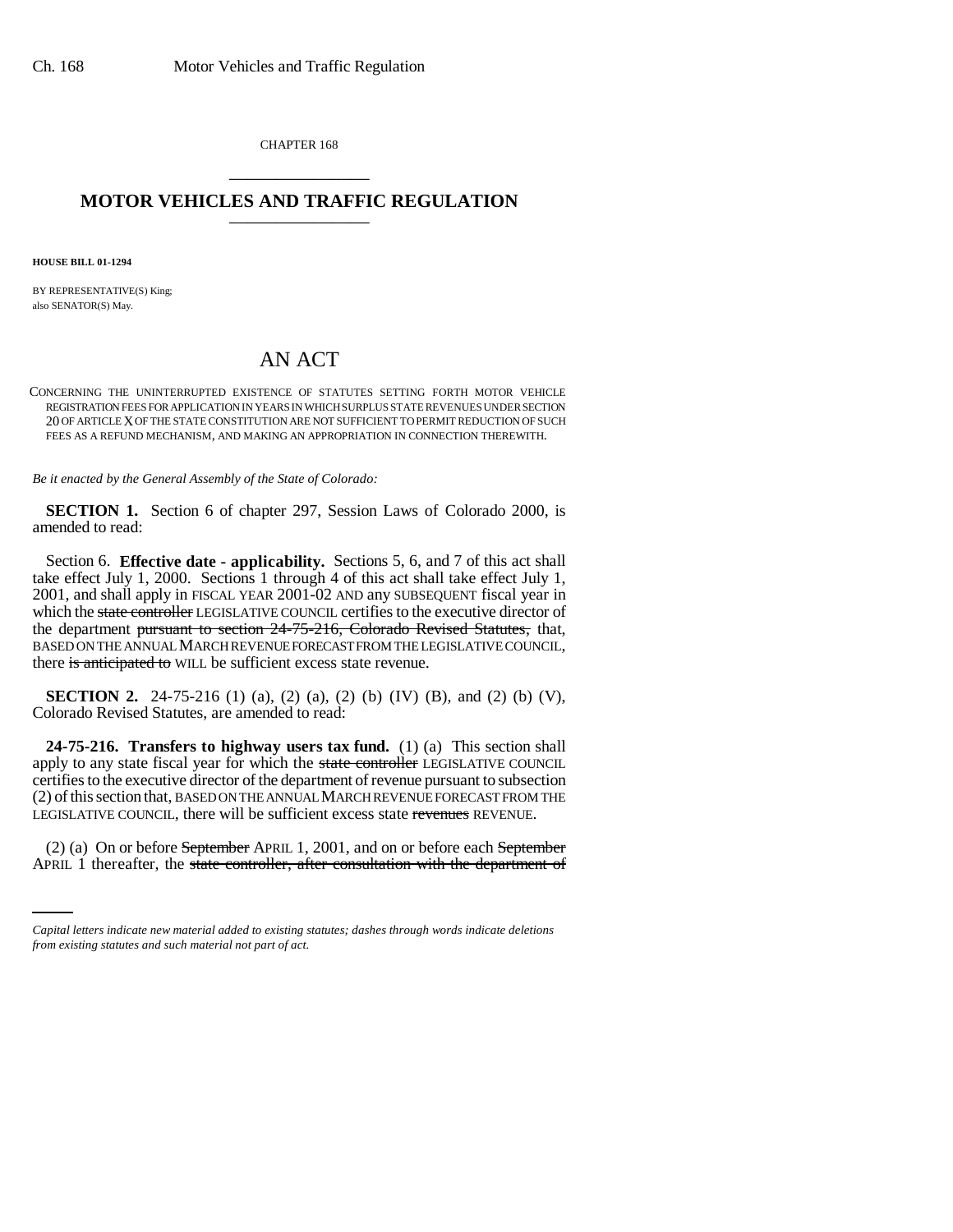revenue, LEGISLATIVE COUNCIL shall certify to the executive director of the department of revenue whether the controller estimates that, BASED ON THE ANNUAL MARCH REVENUE FORECAST FROM THE LEGISLATIVE COUNCIL, without a reduction in vehicle registration fees pursuant to House Bill 00-1227, enacted at the second regular session of the sixty-second general assembly, there will be an excess of state revenue in that state fiscal year that will be required to be refunded pursuant to section 20 of article X of the state constitution that is in an amount equal to or greater than three hundred thirty million dollars, as adjusted pursuant to paragraph (b) of this subsection (2).

(b) (IV) (B) For the purpose of determining whether the reduction in vehicle registration fees pursuant to house bill 00-1227, enacted at the second regular session of the sixty-second general assembly, is to be implemented for any given fiscal year, the executive director shall not utilize any adjusted dollar amount that has not been approved pursuant to subparagraph (III) of this paragraph (b) or otherwise specified pursuant to sub-subparagraph (A) of this subparagraph (IV).

(V) If one or more ballot questions are submitted to the voters at a statewide election to be held in November of any calendar year commencing on or after January 1, 2001, that seek authorization for the state to retain and spend all or any portion of the amount of excess state revenues for the state fiscal year ending during said calendar year, the executive director shall not determine whether the reduction in vehicle registration fees pursuant to house bill 00-1227, enacted at the second regular session of the sixty-second general assembly, shall be implemented and shall not promulgate rules containing said reductions until the impact of the results of said election on the amount of the excess state revenues to be refunded is ascertained.

**SECTION 3.** 42-3-134, Colorado Revised Statutes, is amended BY THE ADDITION OF A NEW SUBSECTION to read:

**42-3-134. Registration fees - passenger and passenger-mile taxes - fee schedule for years of TABOR surplus revenue - repeal.** (3.5) SUBSECTIONS (4),  $(6)$ ,  $(12)$   $(a)$ ,  $(13)$   $(a)$ ,  $(13)$   $(b)$   $(I)$ ,  $(13)$   $(b)$   $(II)$ ,  $(13)$   $(b)$   $(III)$   $(A)$ ,  $(13)$   $(d)$ ,  $(14)$ ,  $(15)$ , (17) (b), (19), (21) (b), (21) (c), (22) (a) (III), (22) (a) (IV), AND (25) OF THIS SECTION SHALL APPLY IN FISCAL YEAR 2001-02 AND ANY SUBSEQUENT FISCAL YEAR IN WHICH THE LEGISLATIVE COUNCIL CERTIFIES TO THE EXECUTIVE DIRECTOR OF THE DEPARTMENT THAT, BASED ON THE ANNUAL MARCH REVENUE FORECAST FROM THE LEGISLATIVE COUNCIL, THERE WILL BE SUFFICIENT EXCESS STATE REVENUE TO FUND THE FEE REDUCTIONS ENACTED BY HOUSE BILL 00-1227, ENACTED AT THE SECOND REGULAR SESSION OF THE SIXTY-SECOND GENERAL ASSEMBLY. IN ALL OTHER YEARS, SAID SUBSECTIONS SHALL NOT BE EFFECTIVE AND, INSTEAD, THE PROVISIONS OF SECTION 42-3-134.5 SHALL GOVERN THE FEES TO BE COLLECTED ON THE VEHICLES DESCRIBED IN SAID SUBSECTIONS.

**SECTION 4.** Article 3 of title 42, Colorado Revised Statutes, is amended BY THE ADDITION OF A NEW SECTION to read:

**42-3-134.5. Registration fees - passenger and passenger-mile taxes - fee schedule for years in which TABOR surplus revenue is insufficient or nonexistent.** (1) THIS SECTION SHALL APPLY IN ANY FISCAL YEAR IN WHICH THE LEGISLATIVE COUNCIL DOES NOT CERTIFY TO THE EXECUTIVE DIRECTOR OF THE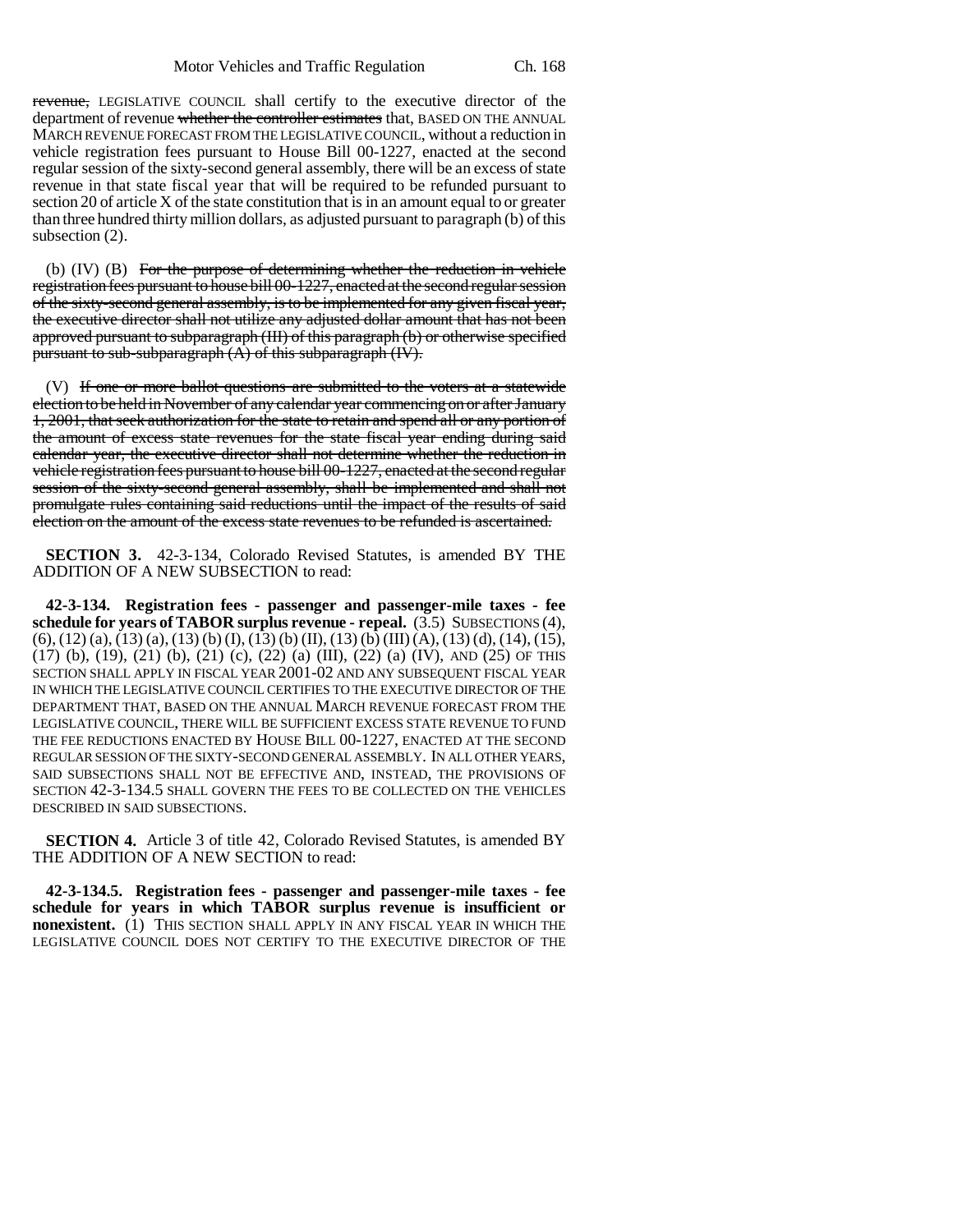#### Ch. 168 Motor Vehicles and Traffic Regulation

DEPARTMENT THAT, BASED ON THE ANNUAL MARCH REVENUE FORECAST FROM THE LEGISLATIVE COUNCIL, THERE WILL BE SUFFICIENT EXCESS STATE REVENUE TO FUND THE FEE REDUCTIONS ENACTED BY HOUSE BILL 00-1227, ENACTED AT THE SECOND REGULAR SESSION OF THE SIXTY-SECOND GENERAL ASSEMBLY, AS REFLECTED IN AMENDMENTS TO SECTION 42-3-134 (4), (6), (12) (a), (13) (a), (13) (b) (I), (13) (b) (II), (13) (b) (III) (A), (13) (d), (14), (15), (17) (b), (19), (21) (b), (21) (c), (22) (a) (III), (22) (a) (IV), AND (25).

(2) (RESERVED)

(3) (RESERVED)

(4) FEES FOR THE ANNUAL REGISTRATION OF PASSENGER-CARRYING MOTOR VEHICLES SHALL BE AS FOLLOWS:

(a) MOTORCYCLES, MOTORSCOOTERS, AND MOTORBICYCLES, THREE DOLLARS;

(b) (I) PASSENGER CARS, STATION WAGONS, TAXICABS, AMBULANCES, MOTOR HOMES, AND HEARSES:

(A) WEIGHING TWO THOUSAND POUNDS OR LESS, SIX DOLLARS;

(B) WEIGHING FORTY-FIVE HUNDRED POUNDS OR LESS, SIX DOLLARS PLUS TWENTY CENTS PER ONE HUNDRED POUNDS, OR FRACTION THEREOF, OF WEIGHT OVER TWO THOUSAND POUNDS;

(C) WEIGHING MORE THAN FORTY-FIVE HUNDRED POUNDS, TWELVE DOLLARS AND FIFTY CENTS PLUS SIXTY CENTS PER ONE HUNDRED POUNDS, OR FRACTION THEREOF, OF WEIGHT OVER FORTY-FIVE HUNDRED POUNDS; EXCEPT THAT, FOR MOTOR HOMES WEIGHING MORE THAN SIXTY-FIVE HUNDRED POUNDS, SUCH FEES SHALL BE TWENTY-FOUR DOLLARS AND FIFTY CENTS PLUS THIRTY CENTS PER ONE HUNDRED POUNDS, OR FRACTION THEREOF, OF WEIGHT OVER SIXTY-FIVE HUNDRED POUNDS.

(II) IN ADDITION TO THE REGISTRATION FEES IMPOSED BY SUBPARAGRAPH (I) OF THIS PARAGRAPH (b), AN ADDITIONAL REGISTRATION FEE SHALL BE IMPOSED ON THE MOTOR VEHICLES DESCRIBED IN THE INTRODUCTORY PORTION TO THIS PARAGRAPH (b), WHICH ADDITIONAL REGISTRATION FEE SHALL BE BASED ON THE AGE OF THE MOTOR VEHICLE, AS FOLLOWS:

(A) FOR MOTOR VEHICLES LESS THAN SEVEN YEARS OLD, TWELVE DOLLARS;

(B) FOR MOTOR VEHICLES SEVEN YEARS OLD BUT LESS THAN TEN YEARS OLD, TEN DOLLARS;

(C) FOR MOTOR VEHICLES TEN YEARS OLD OR OLDER, SEVEN DOLLARS.

(III) IN THE EVENT THAT A REGIONAL TRANSPORTATION PLAN IS IMPLEMENTED WITHIN THE REGIONAL TRANSPORTATION DISTRICT, RESIDENTS OF THE E-470 HIGHWAY AUTHORITY AREA SHALL BE EXEMPTED FROM THE FIRST TEN DOLLARS OF ANY MOTOR VEHICLE REGISTRATION FEE INCREASE IN SUCH PLAN.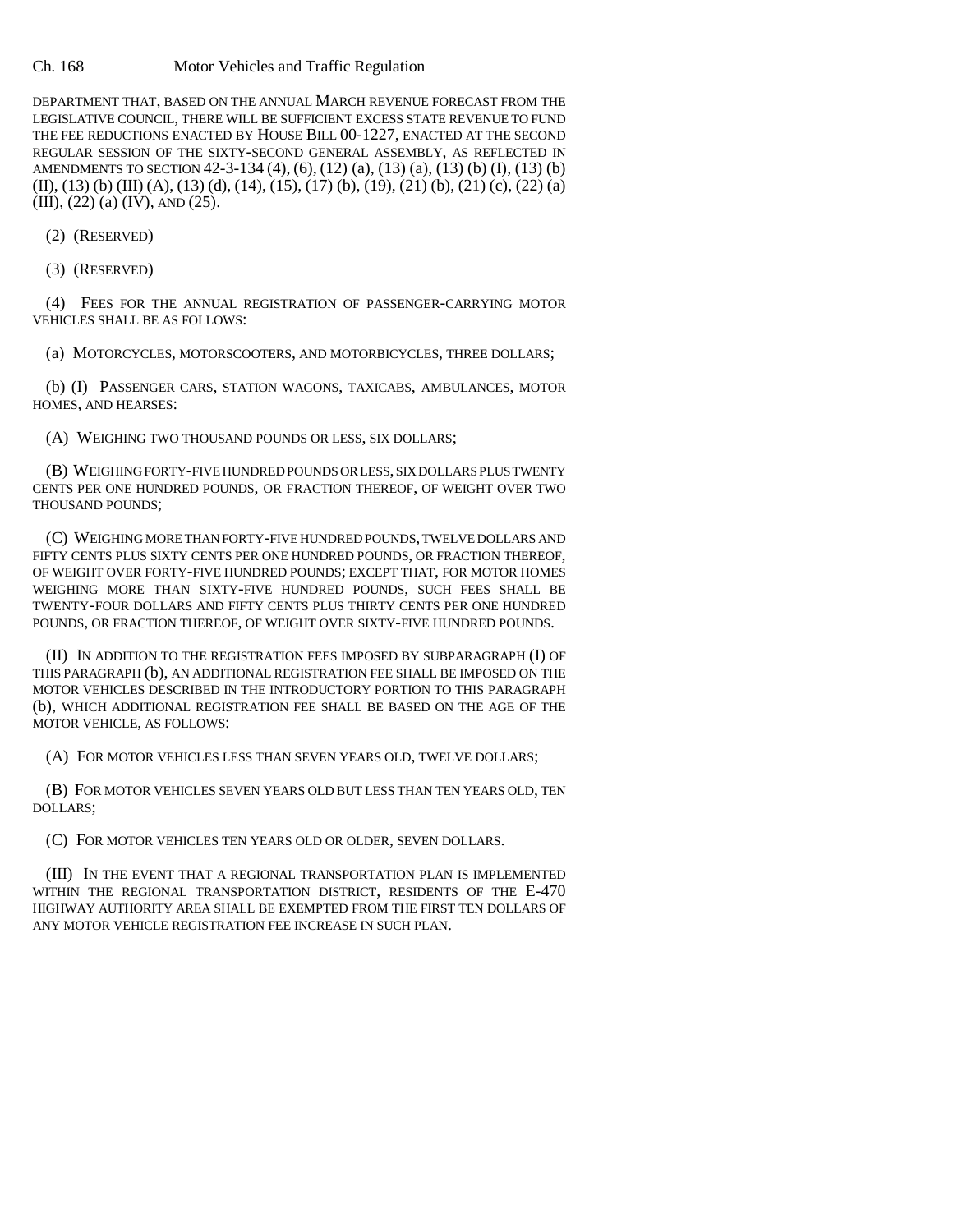#### (c) PASSENGER BUSES:

(I) ALL SUCH VEHICLES USED FOR THE TRANSPORTATION OF PASSENGERS FOR COMPENSATION HAVING A SEATING CAPACITY OF FOURTEEN OR LESS PASSENGERS, TWENTY-FIVE DOLLARS PLUS ONE DOLLAR AND SEVENTY CENTS FOR EACH SEAT CAPACITY; AND ALL SUCH VEHICLES HAVING A SEATING CAPACITY OF MORE THAN FOURTEEN PASSENGERS, TWENTY-FIVE DOLLARS PLUS ONE DOLLAR AND TWENTY-FIVE CENTS FOR EACH SEAT CAPACITY IN EXCESS OF FOURTEEN;

(II) ALL SUCH VEHICLES OWNED BY A PRIVATE OWNER AND USED FOR THE TRANSPORTATION OF SCHOOL PUPILS HAVING A JUVENILE SEATING CAPACITY (MEANING FOURTEEN LINEAL INCHES OF SEAT SPACE) OF TWENTY-FIVE OR LESS, FIFTEEN DOLLARS; AND FOR ALL SUCH VEHICLES HAVING A JUVENILE SEATING CAPACITY OF MORE THAN TWENTY-FIVE, FIFTEEN DOLLARS PLUS FIFTY CENTS FOR EACH JUVENILE SEAT CAPACITY IN EXCESS OF TWENTY-FIVE.

(5) (RESERVED)

(6) FEES FOR THE ANNUAL REGISTRATION OF THE FOLLOWING VEHICLES SHALL BE:

(a) TRAILER COACHES, THREE DOLLARS;

(b) TRAILERS, UTILITY TRAILERS, AND CAMPER TRAILERS HAVING AN EMPTY WEIGHT OF TWO THOUSAND POUNDS OR LESS, THREE DOLLARS;

(c) TRAILERS, UTILITY TRAILERS, AND CAMPER TRAILERS HAVING AN EMPTY WEIGHT EXCEEDING TWO THOUSAND POUNDS, SEVEN DOLLARS AND FIFTY CENTS;

- (d) SEMITRAILERS, SEVEN DOLLARS AND FIFTY CENTS.
- (7) (RESERVED)
- (8) (RESERVED)
- (9) (RESERVED)
- (10) (RESERVED)
- (11) (RESERVED)

(12) (a) THE ANNUAL REGISTRATION FEE FOR TRUCKS AND TRUCK TRACTORS OWNED BY A FARMER OR RANCHER, WHICH VEHICLES ARE OPERATED OVER THE PUBLIC HIGHWAYS AND WHOSE ONLY COMMERCIAL USES ARE TRANSPORTING TO MARKET OR PLACE OF STORAGE RAW AGRICULTURAL PRODUCTS ACTUALLY PRODUCED OR LIVESTOCK ACTUALLY RAISED BY SUCH FARMER OR RANCHER OR TRANSPORTING COMMODITIES AND LIVESTOCK PURCHASED BY SUCH FARMER OR RANCHER FOR PERSONAL USE AND USED IN SUCH PERSON'S FARMING OR RANCHING OPERATIONS, SHALL BE AS FOLLOWS:

(I) EACH SUCH VEHICLE HAVING AN EMPTY WEIGHT OF FIVE THOUSAND POUNDS OR LESS, AN AMOUNT COMPUTED TO THE NEAREST POUND OF THE EMPTY WEIGHT OF SUCH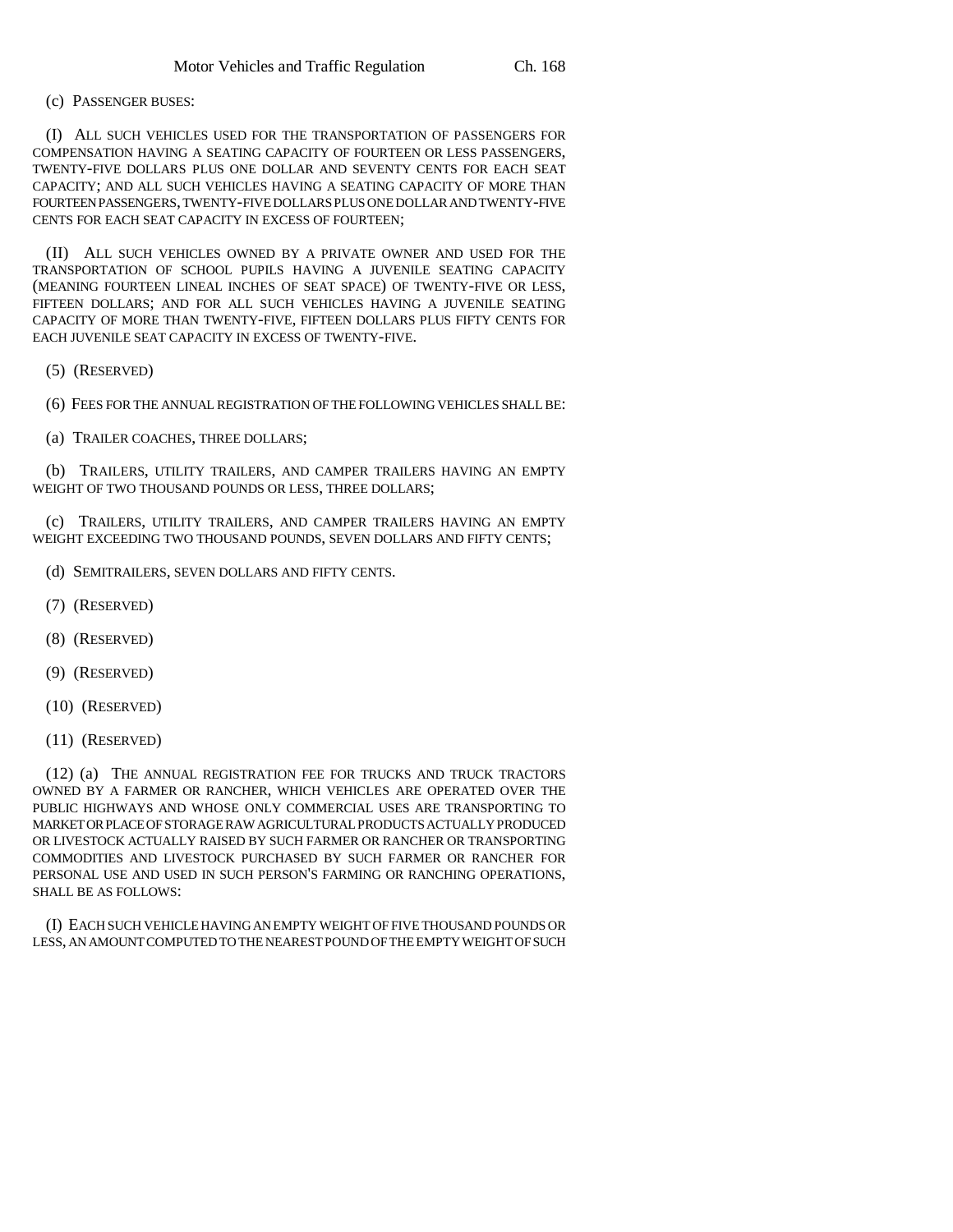VEHICLE, ACCORDING TO THE FOLLOWING SCHEDULE:

| <b>EMPTY WEIGHT</b> |                          |              | <b>REGISTRATION</b> |
|---------------------|--------------------------|--------------|---------------------|
| (POUNDS)            |                          | <b>RANGE</b> | FEE                 |
| 2,000               | <b>AND</b>               | <b>UNDER</b> | \$<br>6.20          |
| 2,001               | <b>BUT NOT MORE THAN</b> | 2,100        | 6.40                |
| 2,101               | <b>BUT NOT MORE THAN</b> | 2,200        | 6.60                |
| 2,201               | <b>BUT NOT MORE THAN</b> | 2,300        | 6.80                |
| 2,301               | <b>BUT NOT MORE THAN</b> | 2,400        | 7.00                |
| 2,401               | <b>BUT NOT MORE THAN</b> | 2,500        | 7.20                |
| 2,501               | <b>BUT NOT MORE THAN</b> | 2,600        | 7.40                |
| 2,601               | <b>BUT NOT MORE THAN</b> | 2,700        | 7.60                |
| 2,701               | <b>BUT NOT MORE THAN</b> | 2,800        | 7.80                |
| 2,801               | <b>BUT NOT MORE THAN</b> | 2,900        | 8.00                |
| 2,901               | <b>BUT NOT MORE THAN</b> | 3,000        | 8.20                |
| 3,001               | <b>BUT NOT MORE THAN</b> | 3,100        | 8.40                |
| 3,101               | <b>BUT NOT MORE THAN</b> | 3,200        | 8.60                |
| 3,201               | <b>BUT NOT MORE THAN</b> | 3,300        | 8.80                |
| 3,301               | <b>BUT NOT MORE THAN</b> | 3,400        | 9.00                |
| 3,401               | <b>BUT NOT MORE THAN</b> | 3,500        | 9.20                |
| 3,501               | <b>BUT NOT MORE THAN</b> | 3,600        | 9.40                |
| 3,601               | <b>BUT NOT MORE THAN</b> | 3,700        | 9.60                |
| 3,701               | <b>BUT NOT MORE THAN</b> | 3,800        | 9.80                |
| 3,801               | <b>BUT NOT MORE THAN</b> | 3,900        | 10.00               |
| 3,901               | <b>BUT NOT MORE THAN</b> | 4,000        | 10.20               |
| 4,001               | <b>BUT NOT MORE THAN</b> | 4,100        | 10.40               |
| 4,101               | <b>BUT NOT MORE THAN</b> | 4,200        | 10.60               |
| 4,201               | <b>BUT NOT MORE THAN</b> | 4,300        | 10.80               |
| 4,301               | <b>BUT NOT MORE THAN</b> | 4,400        | 11.00               |
| 4,401               | <b>BUT NOT MORE THAN</b> | 4,500        | 11.20               |
| 4,501               | <b>BUT NOT MORE THAN</b> | 4,600        | 13.10               |
| 4,601               | <b>BUT NOT MORE THAN</b> | 4,700        | 13.70               |
| 4,701               | <b>BUT NOT MORE THAN</b> | 4,800        | 14.30               |
| 4,801               | <b>BUT NOT MORE THAN</b> | 4,900        | 14.90               |
| 4,901               | <b>BUT NOT MORE THAN</b> | 5,000        | 15.50               |

(II) EACH SUCH VEHICLE HAVING AN EMPTY WEIGHT OF TEN THOUSAND POUNDS OR LESS BUT MORE THAN FIVE THOUSAND POUNDS, FIFTEEN DOLLARS AND FIFTY CENTS PLUS FORTY-FIVE CENTS PER ONE HUNDRED POUNDS, OR FRACTION THEREOF, OF EMPTY WEIGHT OVER FIVE THOUSAND POUNDS;

(III) EACH SUCH VEHICLE HAVING AN EMPTY WEIGHT OF MORE THAN TEN THOUSAND POUNDS BUT NOT MORE THAN SIXTEEN THOUSAND POUNDS, THIRTY-EIGHT DOLLARS PLUS ONE DOLLAR AND TWENTY CENTS PER ONE HUNDRED POUNDS, OR FRACTION THEREOF, OF EMPTY WEIGHT EXCEEDING TEN THOUSAND POUNDS;

(IV) EACH SUCH VEHICLE HAVING AN EMPTY WEIGHT OF MORE THAN SIXTEEN THOUSAND POUNDS, ONE HUNDRED TEN DOLLARS, PLUS ONE DOLLAR AND FIFTY CENTS PER ONE HUNDRED POUNDS, OR FRACTION THEREOF, OF EMPTY WEIGHT EXCEEDING SIXTEEN THOUSAND POUNDS.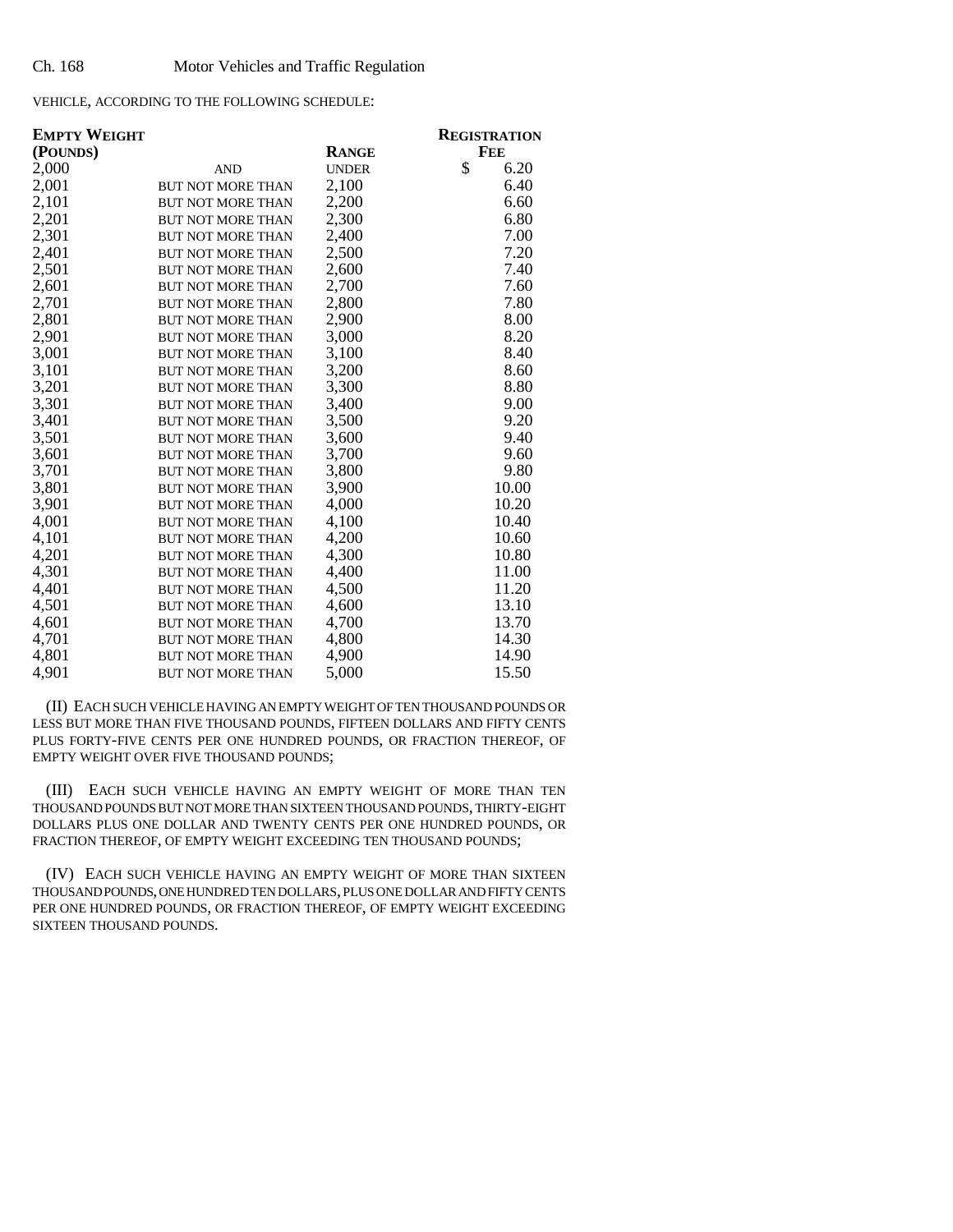## (b) TO (e) (RESERVED)

(13) THE ANNUAL REGISTRATION FEE FOR THOSE TRUCKS AND TRUCK TRACTORS OPERATED OVER THE PUBLIC HIGHWAYS OF THIS STATE, EXCEPT TRUCKS THAT ARE REGISTERED UNDER THE PROVISIONS OF SUBSECTIONS (12) AND (25) OF THIS SECTION AND SECTION 42-12-102 (1) (c), SHALL BE AS FOLLOWS:

(a) FOR EACH SUCH VEHICLE HAVING AN EMPTY WEIGHT OF UP TO AND INCLUDING SIXTEEN THOUSAND POUNDS, SUCH REGISTRATION FEE SHALL BE BASED UPON THE EMPTY WEIGHT OF SUCH VEHICLE, COMPUTED TO THE NEAREST POUND, ACCORDING TO THE FOLLOWING SCHEDULE:

| <b>EMPTY WEIGHT</b> |                          |              | <b>REGISTRATION</b> |  |
|---------------------|--------------------------|--------------|---------------------|--|
| (POUNDS)            |                          | <b>RANGE</b> | <b>FEE</b>          |  |
| 2,000               | <b>AND</b>               | <b>UNDER</b> | \$<br>7.60          |  |
| 2,001               | BUT NOT MORE THAN        | 2,100        | 7.80                |  |
| 2,101               | <b>BUT NOT MORE THAN</b> | 2,200        | 8.00                |  |
| 2,201               | <b>BUT NOT MORE THAN</b> | 2,300        | 8.20                |  |
| 2,301               | <b>BUT NOT MORE THAN</b> | 2,400        | 8.40                |  |
| 2,401               | <b>BUT NOT MORE THAN</b> | 2,500        | 8.60                |  |
| 2,501               | <b>BUT NOT MORE THAN</b> | 2,600        | 8.80                |  |
| 2,601               | <b>BUT NOT MORE THAN</b> | 2,700        | 9.00                |  |
| 2,701               | <b>BUT NOT MORE THAN</b> | 2,800        | 9.20                |  |
| 2,801               | <b>BUT NOT MORE THAN</b> | 2,900        | 9.40                |  |
| 2,901               | <b>BUT NOT MORE THAN</b> | 3,000        | 9.60                |  |
| 3,001               | <b>BUT NOT MORE THAN</b> | 3,100        | 10.20               |  |
| 3,101               | <b>BUT NOT MORE THAN</b> | 3,200        | 10.40               |  |
| 3,201               | BUT NOT MORE THAN        | 3,300        | 10.60               |  |
| 3,301               | <b>BUT NOT MORE THAN</b> | 3,400        | 10.80               |  |
| 3,401               | <b>BUT NOT MORE THAN</b> | 3,500        | 11.00               |  |
| 3,501               | <b>BUT NOT MORE THAN</b> | 3,600        | 16.10               |  |
| 3,601               | BUT NOT MORE THAN        | 3,700        | 16.70               |  |
| 3,701               | <b>BUT NOT MORE THAN</b> | 3,800        | 17.30               |  |
| 3,801               | <b>BUT NOT MORE THAN</b> | 3,900        | 17.90               |  |
| 3,901               | <b>BUT NOT MORE THAN</b> | 4,000        | 18.50               |  |
| 4,001               | <b>BUT NOT MORE THAN</b> | 4,100        | 19.10               |  |
| 4,101               | <b>BUT NOT MORE THAN</b> | 4,200        | 19.70               |  |
| 4,201               | <b>BUT NOT MORE THAN</b> | 4,300        | 20.30               |  |
| 4,301               | <b>BUT NOT MORE THAN</b> | 4,400        | 20.90               |  |
| 4,401               | <b>BUT NOT MORE THAN</b> | 4,500        | 21.50               |  |
| 4,501               | <b>BUT NOT MORE THAN</b> | 4,600        | 35.00               |  |
| 4,601               | <b>BUT NOT MORE THAN</b> | 4,700        | 37.00               |  |
| 4,701               | <b>BUT NOT MORE THAN</b> | 4,800        | 39.00               |  |
| 4,801               | <b>BUT NOT MORE THAN</b> | 4,900        | 41.00               |  |
| 4,901               | BUT NOT MORE THAN        | 5,000        | 43.00               |  |
| 5,001               | <b>BUT NOT MORE THAN</b> | 5,100        | 45.00               |  |
| 5,101               | BUT NOT MORE THAN        | 5,200        | 47.00               |  |
| 5,201               | BUT NOT MORE THAN        | 5,300        | 49.00               |  |
| 5,301               | <b>BUT NOT MORE THAN</b> | 5,400        | 51.00               |  |
| 5,401               | BUT NOT MORE THAN        | 5,500        | 53.00               |  |
| 5,501               | <b>BUT NOT MORE THAN</b> | 5,600        | 55.00               |  |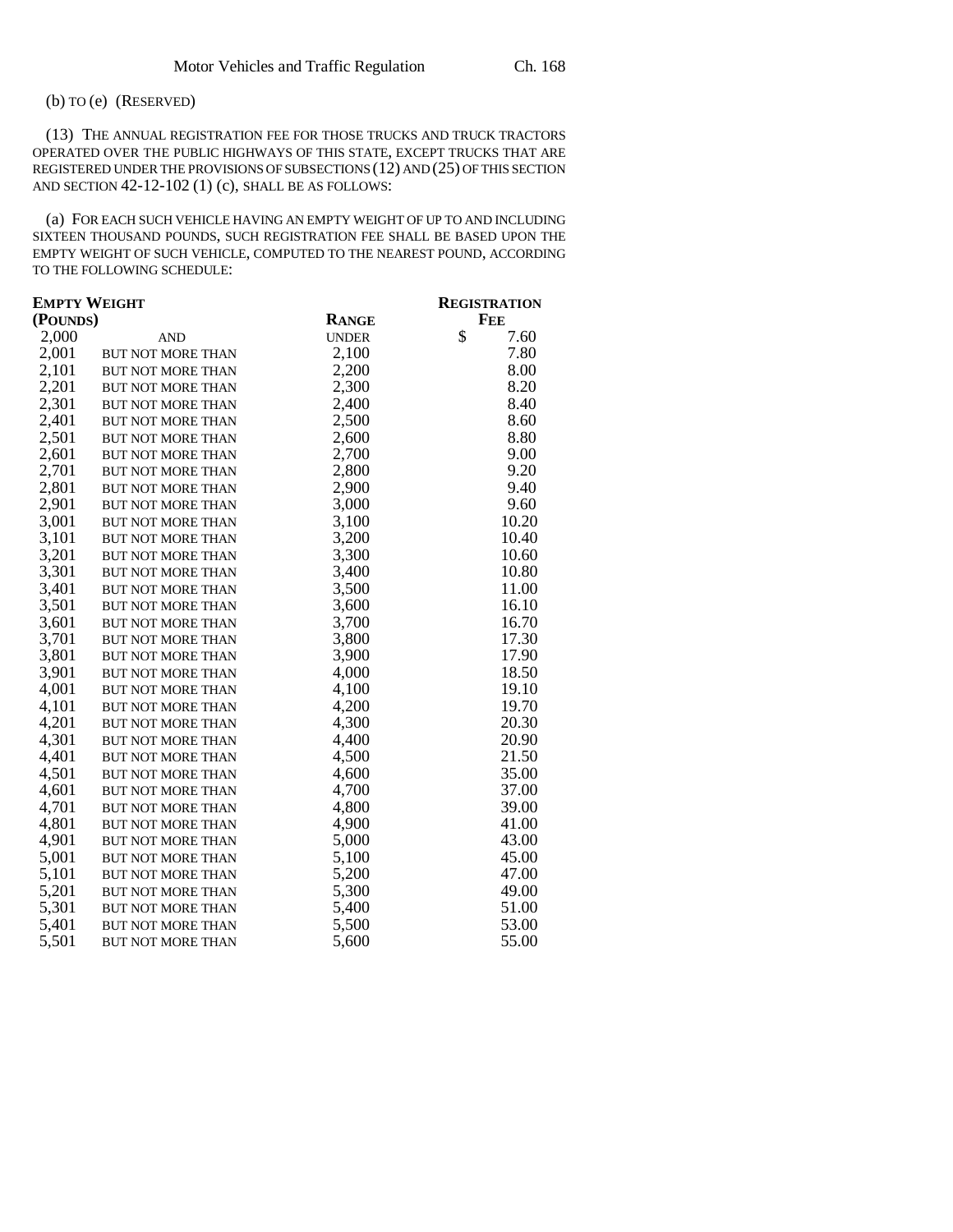# Ch. 168 Motor Vehicles and Traffic Regulation

| 5,601            | <b>BUT NOT MORE THAN</b>                             | 5,700            | 57.00            |
|------------------|------------------------------------------------------|------------------|------------------|
| 5,701            | BUT NOT MORE THAN                                    | 5,800            | 59.00            |
| 5,801            | <b>BUT NOT MORE THAN</b>                             | 5,900            | 61.00            |
| 5,901            | <b>BUT NOT MORE THAN</b>                             | 6,000            | 63.00            |
| 6,001            | <b>BUT NOT MORE THAN</b>                             | 6,100            | 65.00            |
| 6,101            | <b>BUT NOT MORE THAN</b>                             | 6,200            | 67.00            |
| 6,201            | BUT NOT MORE THAN                                    | 6,300            | 69.00            |
| 6,301            | BUT NOT MORE THAN                                    | 6,400            | 71.00            |
| 6,401            | <b>BUT NOT MORE THAN</b>                             | 6,500            | 73.00            |
| 6,501            | <b>BUT NOT MORE THAN</b>                             | 6,600            | 75.00            |
| 6,601            | <b>BUT NOT MORE THAN</b>                             | 6,700            | 77.00            |
| 6,701            | <b>BUT NOT MORE THAN</b>                             | 6,800            | 79.00            |
| 6,801            | <b>BUT NOT MORE THAN</b>                             | 6,900            | 81.00            |
| 6,901            | <b>BUT NOT MORE THAN</b>                             | 7,000            | 83.00            |
| 7,001            | <b>BUT NOT MORE THAN</b>                             | 7,100            | 85.00            |
| 7,101            | <b>BUT NOT MORE THAN</b>                             | 7,200            | 87.00            |
| 7,201            | BUT NOT MORE THAN                                    | 7,300            | 89.00            |
| 7,301            | BUT NOT MORE THAN                                    | 7,400            | 91.00            |
| 7,401            | <b>BUT NOT MORE THAN</b>                             | 7,500            | 93.00            |
| 7,501            | <b>BUT NOT MORE THAN</b>                             | 7,600            | 95.00            |
| 7,601            | <b>BUT NOT MORE THAN</b>                             | 7,700            | 97.00            |
| 7,701            | <b>BUT NOT MORE THAN</b>                             | 7,800            | 99.00            |
| 7,801            | BUT NOT MORE THAN                                    | 7,900            | 101.00           |
| 7,901            | <b>BUT NOT MORE THAN</b>                             | 8,000            | 103.00           |
| 8,001            | <b>BUT NOT MORE THAN</b>                             | 8,100            | 105.00           |
| 8,101            | <b>BUT NOT MORE THAN</b>                             | 8,200            | 107.00           |
| 8,201            | BUT NOT MORE THAN                                    | 8,300            | 109.00           |
| 8,301            | BUT NOT MORE THAN                                    | 8,400            | 111.00           |
| 8,401            | <b>BUT NOT MORE THAN</b>                             | 8,500            | 113.00           |
| 8,501            | <b>BUT NOT MORE THAN</b>                             | 8,600            | 115.00           |
| 8,601            | <b>BUT NOT MORE THAN</b>                             | 8,700            | 117.00           |
| 8,701            | BUT NOT MORE THAN                                    | 8,800            | 119.00           |
| 8,801            | <b>BUT NOT MORE THAN</b>                             | 8,900            | 121.00           |
| 8,901            | <b>BUT NOT MORE THAN</b>                             | 9,000            | 123.00           |
| 9,001            | <b>BUT NOT MORE THAN</b>                             | 9,100            | 125.00           |
| 9,101            | <b>BUT NOT MORE THAN</b>                             | 9,200            | 127.00           |
| 9,201            | BUT NOT MORE THAN                                    | 9,300            | 129.00           |
| 9,301            | BUT NOT MORE THAN                                    | 9,400            | 131.00           |
| 9,401            | <b>BUT NOT MORE THAN</b>                             | 9,500            | 133.00           |
| 9,501            | <b>BUT NOT MORE THAN</b>                             | 9,600            | 135.00           |
| 9,601            | <b>BUT NOT MORE THAN</b>                             | 9,700            | 137.00           |
| 9,701            | BUT NOT MORE THAN                                    | 9,800            | 139.00           |
| 9,801<br>9,901   | <b>BUT NOT MORE THAN</b>                             | 9,900            | 141.00           |
| 10,001           | <b>BUT NOT MORE THAN</b>                             | 10,000<br>10,100 | 143.00           |
|                  | <b>BUT NOT MORE THAN</b>                             |                  | 144.50           |
| 10,101<br>10,201 | <b>BUT NOT MORE THAN</b>                             | 10,200<br>10,300 | 146.00<br>147.50 |
| 10,301           | <b>BUT NOT MORE THAN</b>                             | 10,400           | 149.00           |
| 10,401           | <b>BUT NOT MORE THAN</b><br><b>BUT NOT MORE THAN</b> | 10,500           | 150.50           |
| 10,501           | <b>BUT NOT MORE THAN</b>                             | 10,600           | 152.00           |
| 10,601           | BUT NOT MORE THAN                                    | 10,700           | 153.50           |
|                  |                                                      |                  |                  |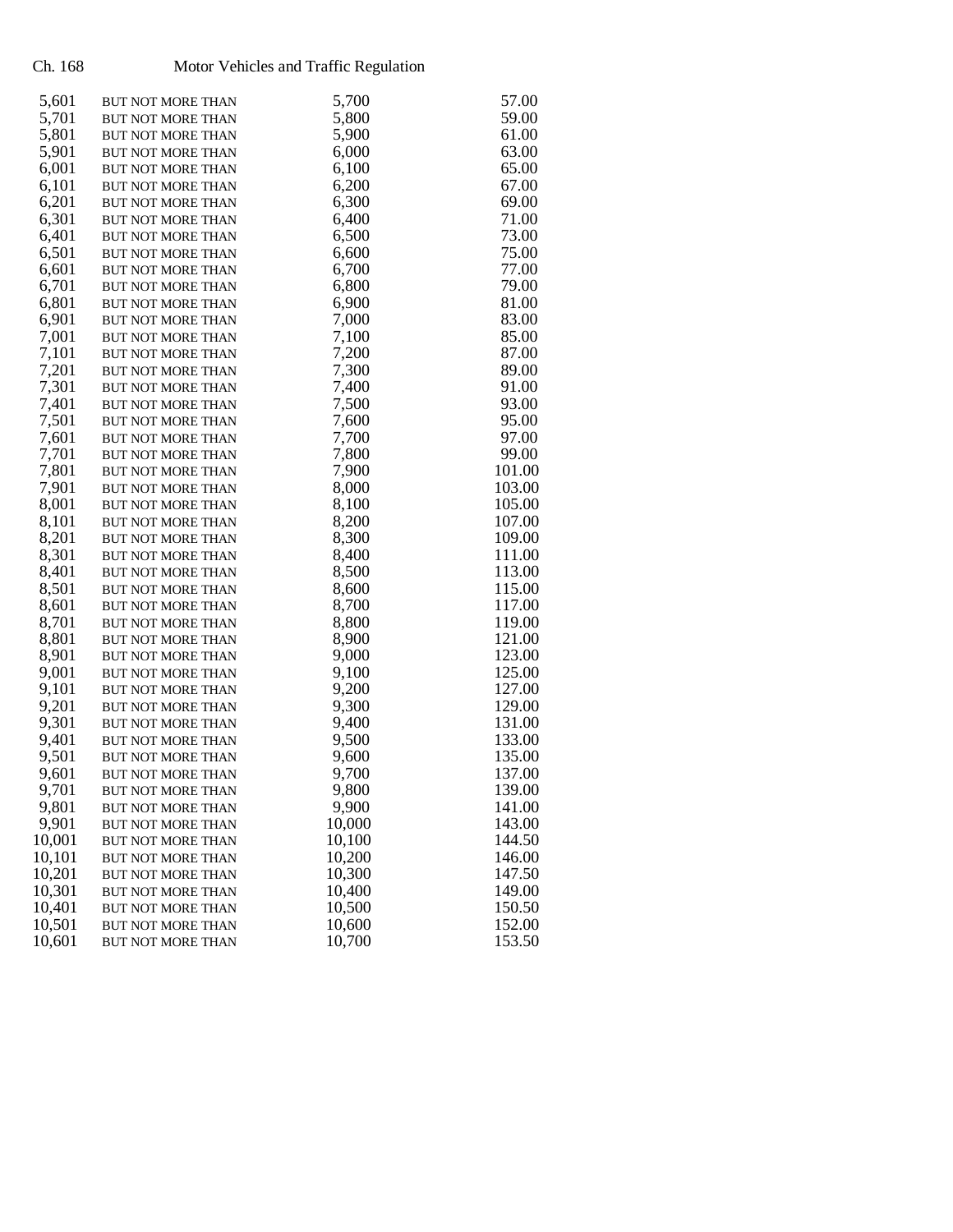| 10,701 | BUT NOT MORE THAN        | 10,800 | 155.00 |
|--------|--------------------------|--------|--------|
| 10,801 | <b>BUT NOT MORE THAN</b> | 10,900 | 156.50 |
| 10,901 | <b>BUT NOT MORE THAN</b> | 11,000 | 158.00 |
| 11,001 | BUT NOT MORE THAN        | 11,100 | 159.50 |
| 11,101 | BUT NOT MORE THAN        | 11,200 | 161.00 |
| 11,201 | BUT NOT MORE THAN        | 11,300 | 162.50 |
| 11,301 | BUT NOT MORE THAN        | 11,400 | 164.00 |
| 11,401 | BUT NOT MORE THAN        | 11,500 | 165.50 |
| 11,501 | BUT NOT MORE THAN        | 11,600 | 167.00 |
| 11,601 | BUT NOT MORE THAN        | 11,700 | 168.50 |
| 11,701 | <b>BUT NOT MORE THAN</b> | 11,800 | 170.00 |
| 11,801 | BUT NOT MORE THAN        | 11,900 | 171.50 |
| 11,901 | <b>BUT NOT MORE THAN</b> | 12,000 | 173.00 |
| 12,001 | BUT NOT MORE THAN        | 12,100 | 174.50 |
| 12,101 | BUT NOT MORE THAN        | 12,200 | 176.00 |
| 12,201 | BUT NOT MORE THAN        | 12,300 | 177.50 |
| 12,301 | BUT NOT MORE THAN        | 12,400 | 179.00 |
| 12,401 | <b>BUT NOT MORE THAN</b> | 12,500 | 180.50 |
| 12,501 | BUT NOT MORE THAN        | 12,600 | 182.00 |
| 12,601 | BUT NOT MORE THAN        | 12,700 | 183.50 |
| 12,701 | <b>BUT NOT MORE THAN</b> | 12,800 | 185.00 |
| 12,801 | BUT NOT MORE THAN        | 12,900 | 186.50 |
| 12,901 | <b>BUT NOT MORE THAN</b> | 13,000 | 188.00 |
| 13,001 | BUT NOT MORE THAN        | 13,100 | 189.50 |
| 13,101 | BUT NOT MORE THAN        | 13,200 | 191.00 |
| 13,201 | BUT NOT MORE THAN        | 13,300 | 192.50 |
| 13,301 | BUT NOT MORE THAN        | 13,400 | 194.00 |
| 13,401 | <b>BUT NOT MORE THAN</b> | 13,500 | 195.50 |
| 13,501 | BUT NOT MORE THAN        | 13,600 | 197.00 |
| 13,601 | BUT NOT MORE THAN        | 13,700 | 198.50 |
| 13,701 | <b>BUT NOT MORE THAN</b> | 13,800 | 200.00 |
| 13,801 | BUT NOT MORE THAN        | 13,900 | 201.50 |
| 13,901 | BUT NOT MORE THAN        | 14,000 | 203.00 |
| 14,001 | BUT NOT MORE THAN        | 14,100 | 204.50 |
| 14,101 | BUT NOT MORE THAN        | 14,200 | 206.00 |
| 14,201 | BUT NOT MORE THAN        | 14,300 | 207.50 |
| 14,301 | BUT NOT MORE THAN        | 14,400 | 209.00 |
| 14,401 | BUT NOT MORE THAN        | 14,500 | 210.50 |
| 14,501 | BUT NOT MORE THAN        | 14,600 | 212.00 |
| 14,601 | BUT NOT MORE THAN        | 14,700 | 213.50 |
| 14,701 | <b>BUT NOT MORE THAN</b> | 14,800 | 215.00 |
| 14,801 | BUT NOT MORE THAN        | 14,900 | 216.50 |
| 14,901 | BUT NOT MORE THAN        | 15,000 | 218.00 |
| 15,001 | <b>BUT NOT MORE THAN</b> | 15,100 | 219.50 |
| 15,101 | BUT NOT MORE THAN        | 15,200 | 221.00 |
| 15,201 | <b>BUT NOT MORE THAN</b> | 15,300 | 222.50 |
| 15,301 | BUT NOT MORE THAN        | 15,400 | 224.00 |
| 15,401 | <b>BUT NOT MORE THAN</b> | 15,500 | 225.50 |
| 15,501 | <b>BUT NOT MORE THAN</b> | 15,600 | 227.00 |
| 15,601 | <b>BUT NOT MORE THAN</b> | 15,700 | 228.50 |
| 15,701 | BUT NOT MORE THAN        | 15,800 | 230.00 |
|        |                          |        |        |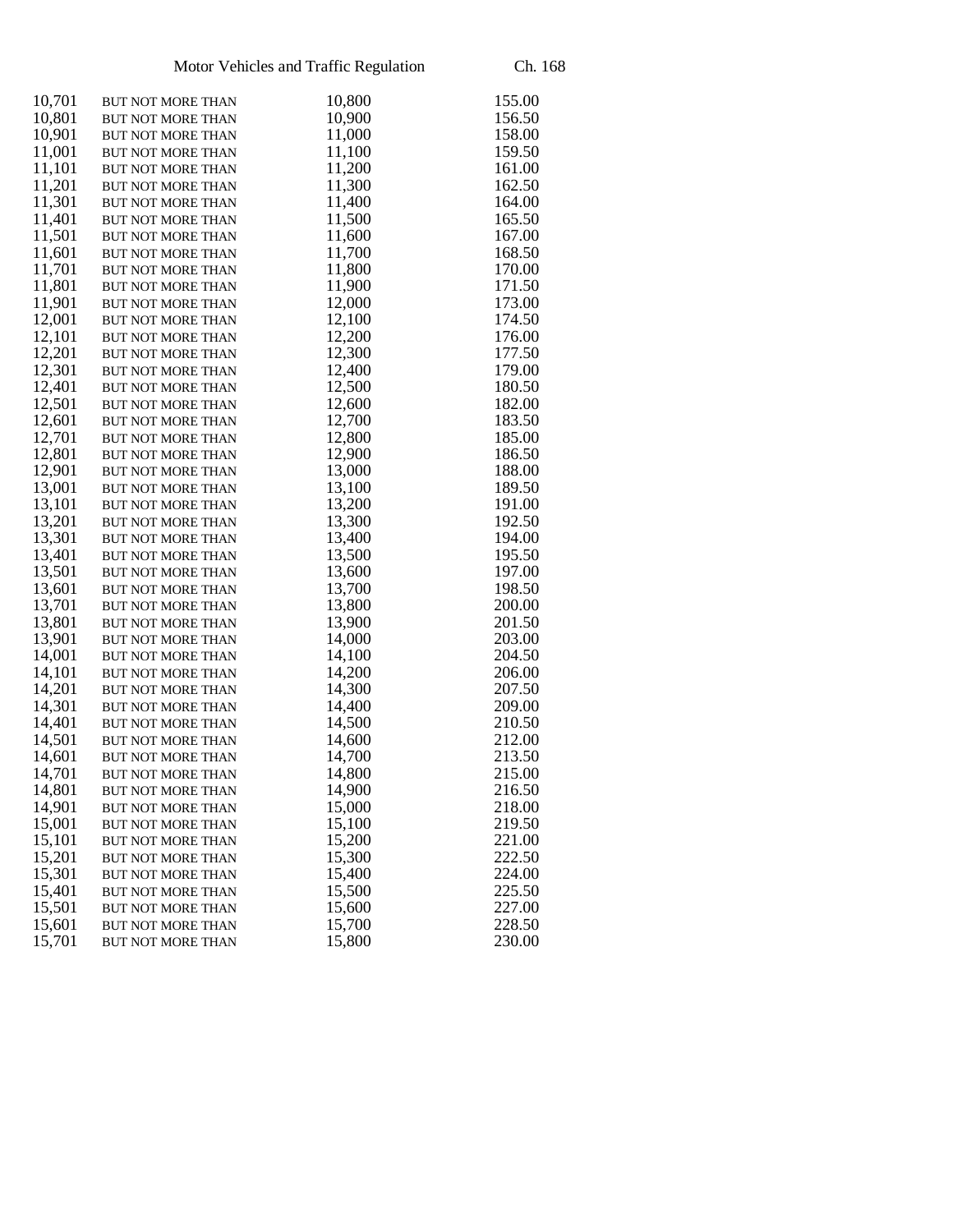| Ch. 168 | Motor Vehicles and Traffic Regulation |  |
|---------|---------------------------------------|--|
|         |                                       |  |

| 15,801 | BUT NOT MORE THAN | 15,900 | 231.50 |
|--------|-------------------|--------|--------|
| 15,901 | BUT NOT MORE THAN | 16,000 | 233.00 |

(b) (I) EXCEPT AS PROVIDED IN SUBPARAGRAPHS (II) AND (III) OF THIS PARAGRAPH (b), FOR EACH VEHICLE REGISTERED UNDER THIS SUBSECTION (13) HAVING AN EMPTY WEIGHT EXCEEDING SIXTEEN THOUSAND POUNDS, THE REGISTRATION FEE SHALL BE BASED UPON THE DECLARED GROSS VEHICLE WEIGHT OF THE VEHICLE REGISTERED, ACCORDING TO THE FOLLOWING SCHEDULE:

| <b>DECLARED GROSS VEHICLE</b><br><b>WEIGHT (POUNDS)</b> | <b>REGISTRATION FEE</b> |
|---------------------------------------------------------|-------------------------|
| 16,001 BUT NOT MORE THAN 20,000                         | S<br>330                |
| 20,001 BUT NOT MORE THAN 24,000                         | 410                     |
| 24,001 BUT NOT MORE THAN 30,000                         | 490                     |
| 30,001 BUT NOT MORE THAN 36,000                         | 630                     |
| 36,001 BUT NOT MORE THAN 42,000                         | 770                     |
| 42,001 BUT NOT MORE THAN 48,000                         | 940                     |
| 48,001 BUT NOT MORE THAN 54,000                         | 1,150                   |
| 54,001 BUT NOT MORE THAN 60,000                         | 1,370                   |
| 60,001 BUT NOT MORE THAN 66,000                         | 1,570                   |
| 66,001 BUT NOT MORE THAN 74,000                         | 1,850                   |
| <b>OVER 74,000</b>                                      | 1,975                   |
|                                                         |                         |

(II) FOR EACH VEHICLE REGISTERED UNDER THIS SUBSECTION (13) THAT HAS AN EMPTY WEIGHT EXCEEDING SIXTEEN THOUSAND POUNDS AND THAT IS USED IN THE OPERATIONS OF A COMMON OR CONTRACT CARRIER FOR HIRE, SUCH REGISTRATION FEE SHALL BE BASED UPON THE DECLARED GROSS VEHICLE WEIGHT OF THE VEHICLE REGISTERED, ACCORDING TO THE FOLLOWING SCHEDULE:

| <b>DECLARED GROSS VEHICLE</b><br><b>WEIGHT (POUNDS)</b> | <b>REGISTRATION FEE</b> |
|---------------------------------------------------------|-------------------------|
| 16,001 BUT NOT MORE THAN 20,000                         | 440                     |
| 20,001 BUT NOT MORE THAN 24,000                         | 550                     |
| 24,001 BUT NOT MORE THAN 30,000                         | 660                     |
| 30,001 BUT NOT MORE THAN 36,000                         | 770                     |
| 36,001 BUT NOT MORE THAN 42,000                         | 930                     |
| 42,001 BUT NOT MORE THAN 48,000                         | 1,130                   |
| 48,001 BUT NOT MORE THAN 54,000                         | 1,430                   |
| 54,001 BUT NOT MORE THAN 60,000                         | 1,700                   |
| 60,001 BUT NOT MORE THAN 66,000                         | 1,980                   |
| 66,001 BUT NOT MORE THAN 74,000                         | 2,260                   |
| <b>OVER 74,000</b>                                      | 2.350                   |

(III) (A) FOR EACH VEHICLE REGISTERED UNDER THIS SUBSECTION (13) THAT HAS AN EMPTY WEIGHT EXCEEDING SIXTEEN THOUSAND POUNDS AND THAT IS OPERATED LESS THAN TEN THOUSAND MILES IN ALL JURISDICTIONS DURING EACH YEAR, SUCH REGISTRATION FEE SHALL BE BASED UPON THE DECLARED GROSS VEHICLE WEIGHT OF THE VEHICLE REGISTERED, ACCORDING TO THE FOLLOWING SCHEDULE: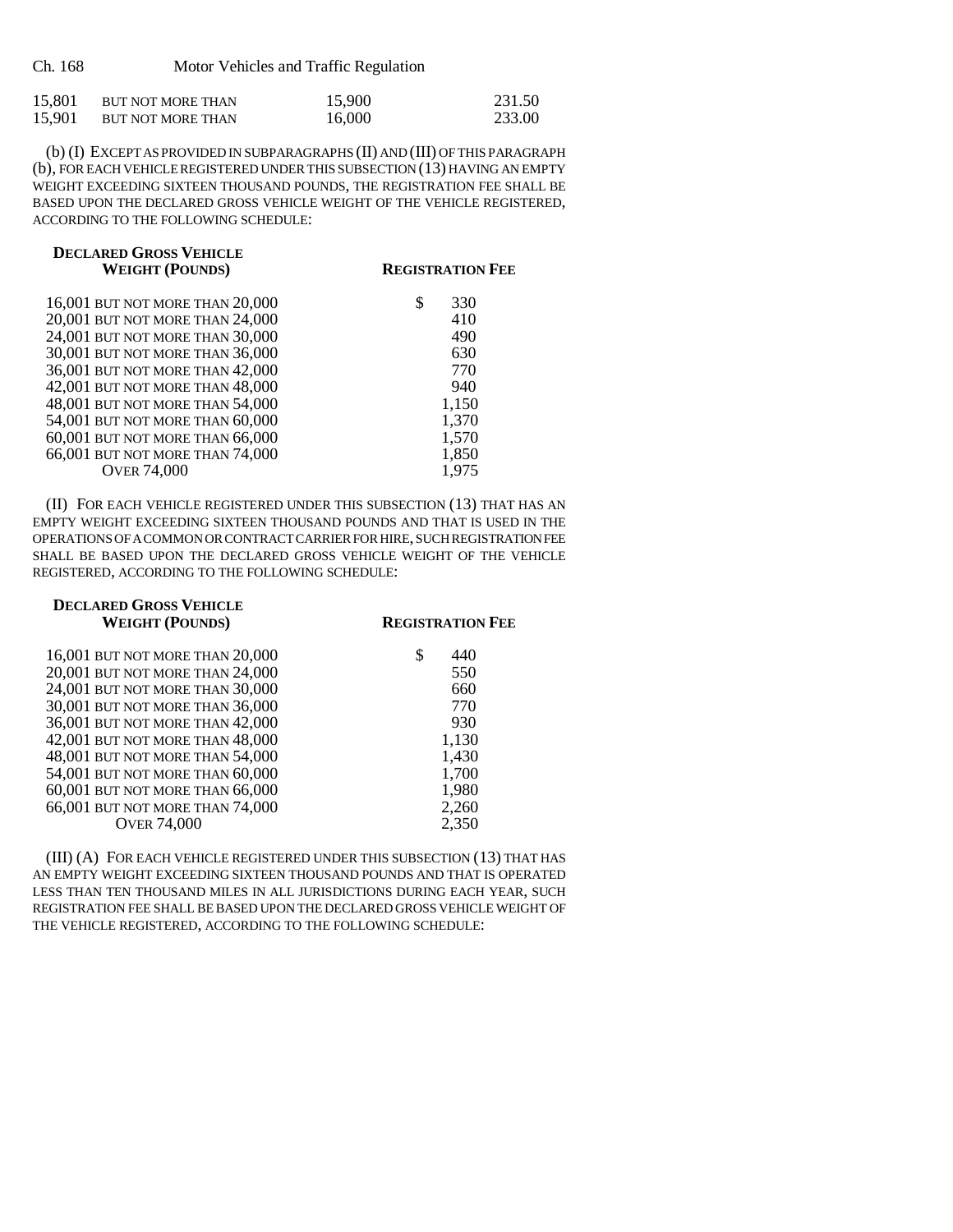| <b>DECLARED GROSS VEHICLE</b> |  |
|-------------------------------|--|
| <b>WEIGHT (POUNDS)</b>        |  |

#### **REGISTRATION FEE**

| 16,001 BUT NOT MORE THAN 20,000 | 330 |
|---------------------------------|-----|
| 20,001 BUT NOT MORE THAN 24,000 | 360 |
| 24,001 BUT NOT MORE THAN 30,000 | 380 |
| 30,001 BUT NOT MORE THAN 36,000 | 440 |
| 36,001 BUT NOT MORE THAN 42,000 | 500 |
| 42,001 BUT NOT MORE THAN 48,000 | 580 |
| 48,001 BUT NOT MORE THAN 54,000 | 600 |
| 54,001 BUT NOT MORE THAN 60,000 | 640 |
| 60,001 BUT NOT MORE THAN 66,000 | 660 |
| 66,001 BUT NOT MORE THAN 74,000 | 690 |
| <b>OVER 74,000</b>              | 710 |
|                                 |     |

#### (B) TO (F) (RESERVED)

(c) (RESERVED)

(d) FOR EACH VEHICLE REGISTERED UNDER THIS SUBSECTION (13) WHICH IS EXEMPT FROM THE REGISTRATION FEES ASSESSED BY THE PROVISIONS OF PARAGRAPH (b) OF THIS SUBSECTION (13) UNDER THE PROVISIONS OF SECTION 42-3-134 (18) (d), (18) (f), (18) (g), OR (18) (h) AND WHICH WEIGHS MORE THAN SIXTEEN THOUSAND POUNDS, THE REGISTRATION FEE SHALL BE TWO HUNDRED THIRTY-THREE DOLLARS PLUS ONE DOLLAR AND FIFTY CENTS FOR EACH ONE HUNDRED POUNDS, OR FRACTION THEREOF, IN EXCESS OF SIXTEEN THOUSAND POUNDS.

### (e) TO (l) (RESERVED)

(14) IN LIEU OF THE PAYMENT OF REGISTRATION FEES SPECIFIED IN SUBSECTIONS (6) AND (13) OF THIS SECTION, THE OWNER OF A TRUCK, TRUCK TRACTOR, TRAILER, OR SEMITRAILER OPERATING IN INTERSTATE COMMERCE MAY APPLY TO THE DEPARTMENT FOR A SPECIAL UNLADEN WEIGHT REGISTRATION. SUCH REGISTRATION SHALL BE VALID FOR A PERIOD OF THIRTY DAYS FROM ISSUANCE AND SHALL GIVE AUTHORITY TO OPERATE THE VEHICLE ONLY WHEN EMPTY. THE FEE FOR REGISTRATION OF A TRUCK OR TRUCK TRACTOR SHALL BE FIVE DOLLARS. THE FEE FOR REGISTRATION OF A TRAILER OR SEMITRAILER SHALL BE THREE DOLLARS. THE MONEYS FROM SUCH FEES SHALL BE TRANSMITTED TO THE STATE TREASURER, WHO SHALL CREDIT THE SAME TO THE HIGHWAY USERS TAX FUND.

(15) IN LIEU OF THE PAYMENT OF REGISTRATION FEES SPECIFIED IN SUBSECTIONS (6) AND (13) OF THIS SECTION, THE OWNER OF A TRUCK OR TRUCK TRACTOR OPERATING IN INTERSTATE COMMERCE SHALL APPLY TO THE DEPARTMENT FOR A SPECIAL LADEN WEIGHT REGISTRATION. SUCH REGISTRATION SHALL BE VALID FOR SEVENTY-TWO HOURS AFTER ISSUANCE AND SHALL GIVE AUTHORITY TO OPERATE THE VEHICLE WHEN LOADED. THE MONEYS COLLECTED BY THE DEPARTMENT FROM SUCH FEES SHALL BE TRANSMITTED TO THE STATE TREASURER, WHO SHALL CREDIT THE SAME TO THE HIGHWAY USERS TAX FUND. THE FEE FOR SUCH SPECIAL REGISTRATION OF A TRUCK OR A TRUCK TRACTOR SHALL BE BASED ON THE ACTUAL GROSS VEHICLE WEIGHT OF THE VEHICLE AND ITS CARGO, COMPUTED TO THE NEAREST POUND, ACCORDING TO THE FOLLOWING SCHEDULE: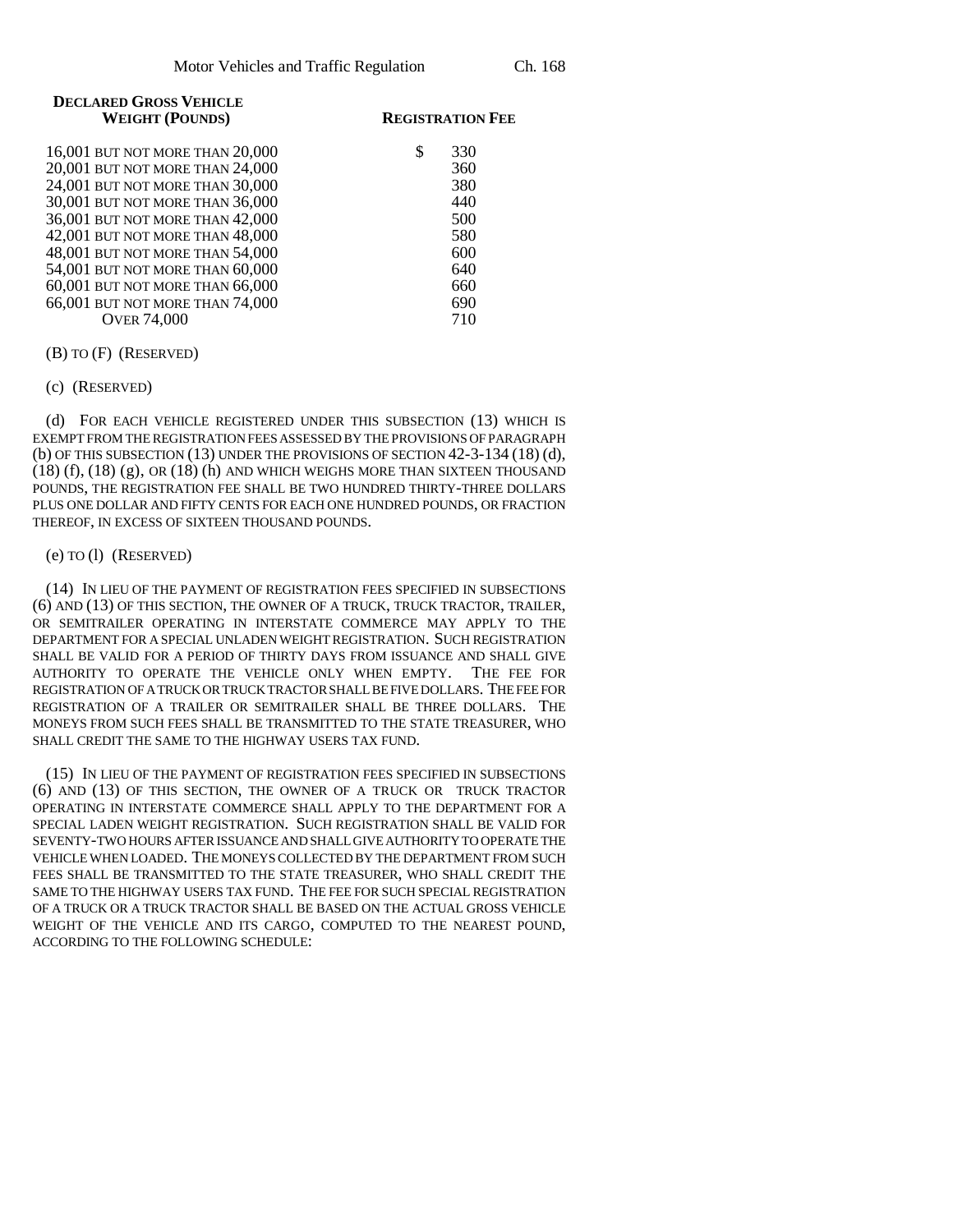| <b>DECLARED GROSS VEHICLE</b><br><b>WEIGHT (POUNDS)</b> | <b>REGISTRATION FEE</b> |  |  |
|---------------------------------------------------------|-------------------------|--|--|
| 10,001 BUT NOT MORE THAN 30,000                         | 60                      |  |  |
| 30,001 BUT NOT MORE THAN 60,000                         | 70                      |  |  |
| <b>OVER 60.000</b>                                      | 80                      |  |  |
|                                                         |                         |  |  |

(16) (RESERVED)

(17) (a) (RESERVED)

(b) A TEMPORARY COMMERCIAL REGISTRATION PERMIT ISSUED PURSUANT TO THE PROVISIONS OF THIS SUBSECTION (17) SHALL BE VALID FOR A PERIOD NOT TO EXCEED SIXTY DAYS. A MAXIMUM OF TWO SUCH TEMPORARY COMMERCIAL REGISTRATION PERMITS MAY BE ISSUED FOR ANY MOTOR VEHICLE IN ANY TWELVE-MONTH PERIOD. THE FEE FOR ISSUANCE OF A TEMPORARY COMMERCIAL REGISTRATION PERMIT FOR A MOTOR VEHICLE SHALL BE BASED UPON THE CONFIGURATION AND NUMBER OF AXLES OF SUCH MOTOR VEHICLE ACCORDING TO THE FOLLOWING SCHEDULE:

#### **CONFIGURATION REGISTRATION PERMIT**

| SINGLE UNIT (TWO AXLES)                | \$ 80.00 |
|----------------------------------------|----------|
| SINGLE UNIT (THREE OR MORE AXLES)      | 120.00   |
| COMBINATION UNIT (ANY NUMBER OF AXLES) | 200.00   |

(c) AND (d) (RESERVED)

(18) (RESERVED)

(19) ANY TRUCK, TRUCK TRACTOR, TRAILER, OR SEMITRAILER, OR ANY COMBINATION THEREOF, OPERATING OVER THE PUBLIC HIGHWAYS OF THIS STATE AND RENDERING SERVICE PURSUANT TO A TEMPORARY CERTIFICATE OF PUBLIC CONVENIENCE AND NECESSITY ISSUED BY THE PUBLIC UTILITIES COMMISSION SHALL PAY FOR THE ISSUANCE OF SUCH TEMPORARY CERTIFICATE, AND FOR ANY RENEWAL THEREOF, A FEE OF TEN DOLLARS.

(20) (RESERVED)

(21) (a) (RESERVED)

(b) ANY PASSENGER BUS OPERATING OVER THE PUBLIC HIGHWAYS OF THIS STATE AND RENDERING SERVICE PURSUANT TO A TEMPORARY CERTIFICATE OF PUBLIC CONVENIENCE AND NECESSITY ISSUED BY THE PUBLIC UTILITIES COMMISSION SHALL PAY FOR THE ISSUANCE OF SUCH TEMPORARY CERTIFICATE, AND FOR ANY RENEWAL THEREOF, A FEE OF TEN DOLLARS, WHICH FEE SHALL BE IN LIEU OF THE TAX ASSESSED BY THE PROVISIONS OF THIS SUBSECTION (21).

(c) THE OWNER OR OPERATOR OF ANY PASSENGER BUS, WHICH IS REGISTERED IN ANOTHER STATE AND WHICH OWNER OR OPERATOR DESIRES TO MAKE AN OCCASIONAL TRIP INTO THIS STATE, NEED NOT OBTAIN A PERMIT FROM THE PUBLIC UTILITIES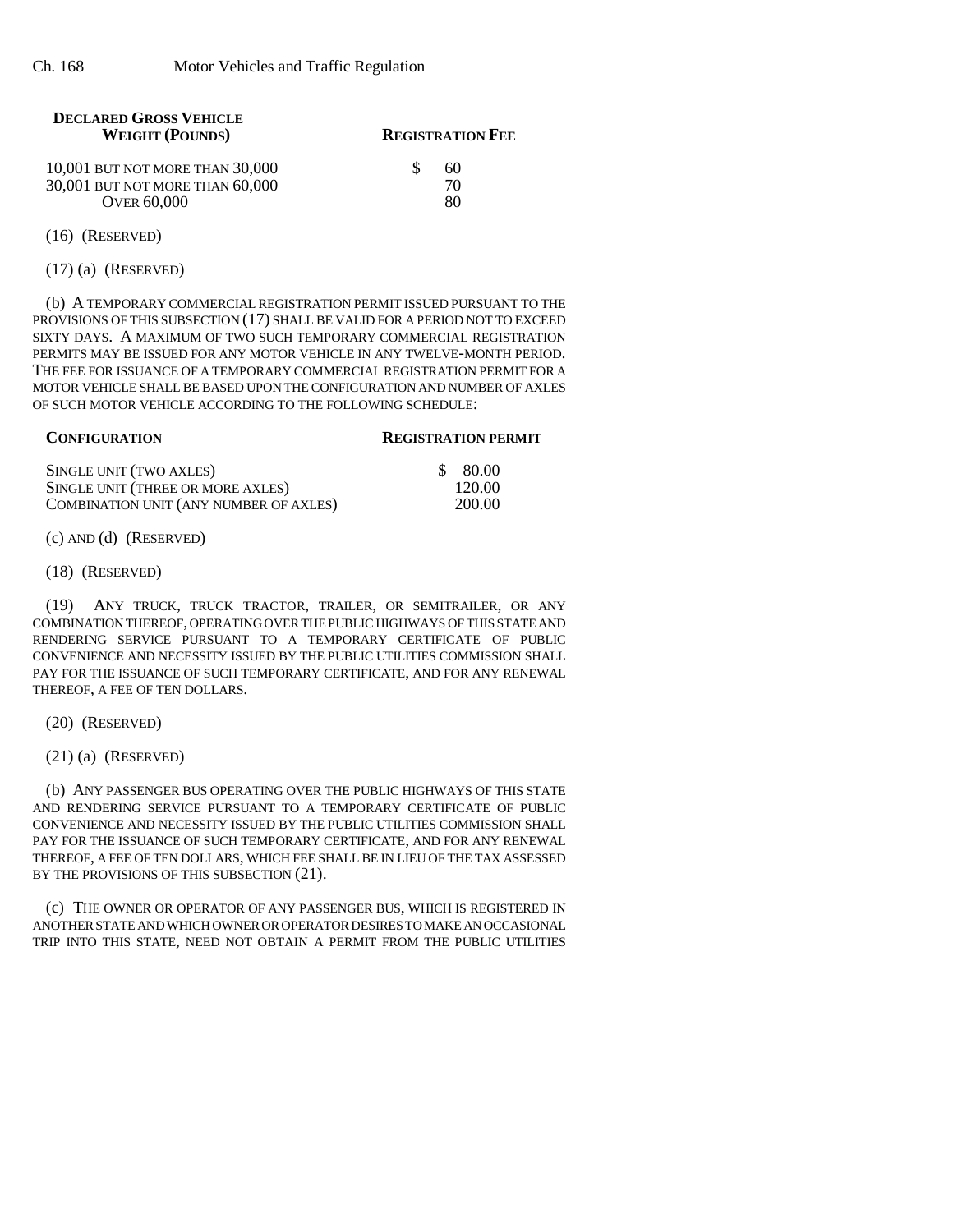COMMISSION AS PROVIDED IN SECTIONS 40-10-104 AND 40-11-103,C.R.S., BUT MAY INSTEAD APPLY TO THE DEPARTMENT FOR THE ISSUANCE OF A TRIP PERMIT AND SHALL PAY TO THE DEPARTMENT FOR THE ISSUANCE OF SUCH TRIP PERMIT A FEE OF TWENTY-FIVE DOLLARS OR THE AMOUNT OF PASSENGER-MILE TAX BECOMING DUE AND PAYABLE UNDER THE PROVISIONS OF PARAGRAPH (a) OF THIS SUBSECTION (21) BY REASON OF SUCH TRIP, WHICHEVER AMOUNT IS GREATER.

(22) (a) (I) (RESERVED)

(II) (RESERVED)

(III) IN LIEU OF REGISTRATION UNDER THE PROVISIONS OF SECTION 42-3-134 (22) (a) (I) OR (22) (a) (II), THE OWNER OR OPERATOR OF ANY MOBILE MACHINERY AND SELF-PROPELLED CONSTRUCTION EQUIPMENT WHICH SUCH OWNER OR OPERATOR DESIRES TO OPERATE OVER THE PUBLIC HIGHWAYS OF THIS STATE MAY ELECT TO PAY AN ANNUAL FEE TO THE DEPARTMENT COMPUTED AT THE RATE OF TWO DOLLARS AND FIFTY CENTS PER TON OF VEHICLE WEIGHT FOR OPERATION NOT TO EXCEED A DISTANCE OF TWO THOUSAND FIVE HUNDRED MILES IN ANY REGISTRATION PERIOD.

(IV) IN LIEU OF REGISTRATION UNDER THE PROVISIONS OF SECTION 42-3-134 (22) (a)  $(I)$  OR  $(22)$   $(I)$ , ANY PUBLIC UTILITY, AS DEFINED BY SECTION  $40-1-103$ , C.R.S., OWNING OR OPERATING A UTILITY TRUCK HAVING AN EMPTY WEIGHT IN EXCESS OF TEN THOUSAND POUNDS WHICH IT DESIRES TO OPERATE OVER THE PUBLIC HIGHWAYS OF THIS STATE MAY ELECT TO PAY AN ANNUAL REGISTRATION FEE FOR SUCH A VEHICLE TO THE DEPARTMENT COMPUTED AT THE RATE OF TEN DOLLARS PER TON OF VEHICLE WEIGHT.

- (b) (RESERVED)
- (23) (RESERVED)
- (24) (RESERVED)

(25) THE ANNUAL REGISTRATION FEE FOR A NONCOMMERCIAL OR RECREATIONAL VEHICLE, EXCEPT A MOTOR HOME, OPERATED ON THE PUBLIC HIGHWAYS OF THIS STATE WITH AN EMPTY WEIGHT OF FOUR THOUSAND FIVE HUNDRED POUNDS OR LESS SHALL BE COMPUTED ACCORDING TO THE SCHEDULE PROVIDED IN SUBSECTION (13) OF THIS SECTION, AND, FOR A NONCOMMERCIAL OR RECREATIONAL VEHICLE EXCEEDING FOUR THOUSAND FIVE HUNDRED POUNDS, THE FEE SHALL BE TWENTY-FOUR DOLLARS AND FIFTY CENTS PLUS SIXTY CENTS FOR EACH ONE HUNDRED POUNDS IN EXCESS OF FOUR THOUSAND FIVE HUNDRED POUNDS.

**SECTION 5. Appropriation.** In addition to any other appropriation, there is hereby appropriated, out of any moneys in the distributive data processing account in the highway users tax fund not otherwise appropriated, to the department of revenue, for the fiscal year beginning July 1, 2001, the sum of one thousand nine hundred fifty-five dollars (\$1,955), or so much thereof as may be necessary, for the implementation of this act.